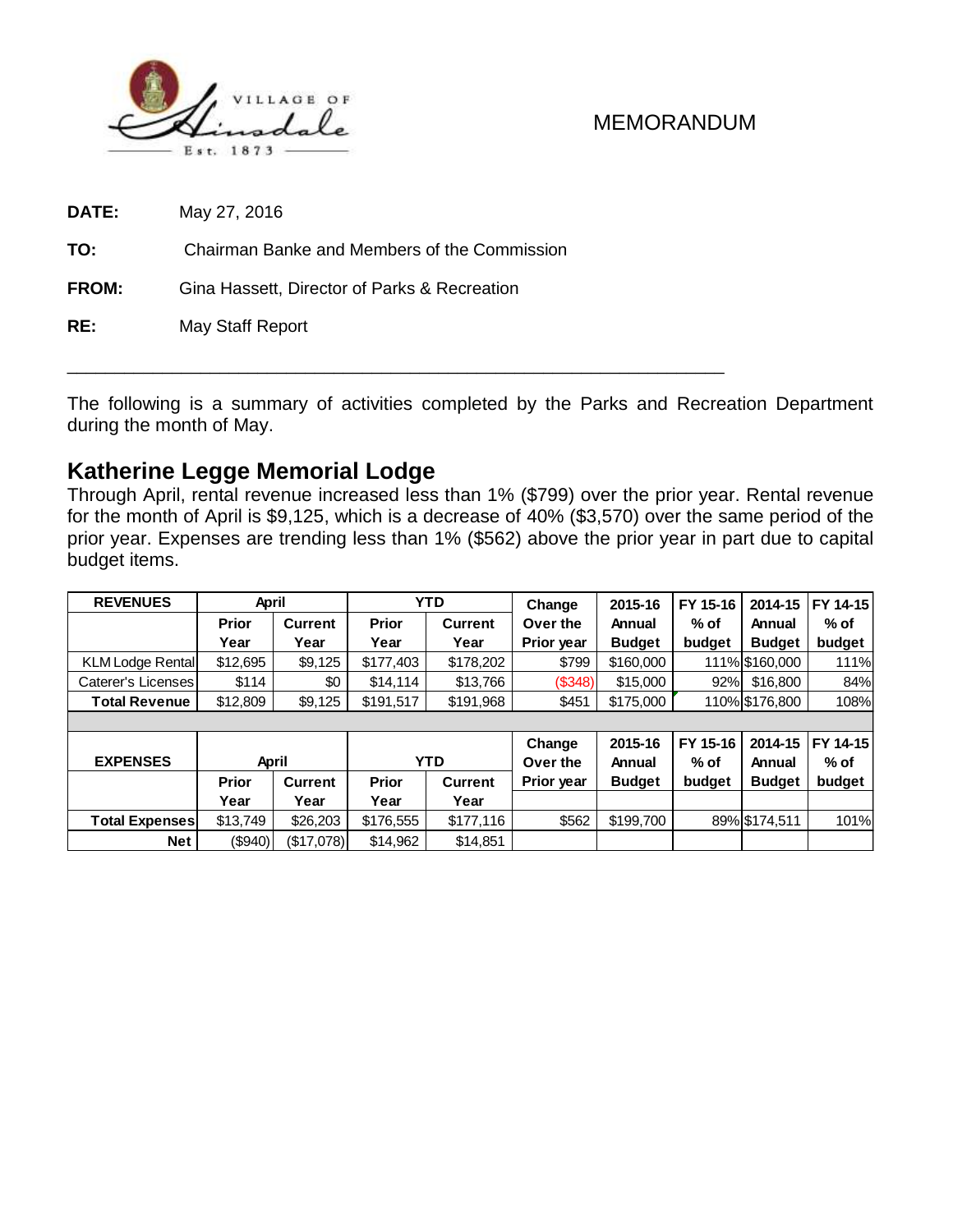

# **Platform Tennis**

#### **Hinsdale Platform Tennis Association**

The Hinsdale Platform Tennis Association (HPTA) has a license agreement that allows their organization use of the courts. The terms of the license agreement between the Village and HPTA is that their league players must annually purchase a membership with the Village. The agreement between HPTA and the Village expires in July of 2016.

Given the upcoming expenses to replace the court walkways, a sub-committee of the Parks & Recreation Commission, along with Trustee Hughes, the Finance Director and Director of Parks and Recreation, met January 19 to review the terms of the current license agreement. The subcommittee, Trustee Hughes and staff members met with members of the HPTA Board on February 2 to review the platform tennis membership and financial summary. As a result of the meeting, staff prepared a financial summary of the platform program dating back to m2004 when the KLM courts were constructed. Staff and members of the HPTA Board participated in a conference call on April 22 to review the financials. HPTA confirmed that the financials provided were an accurate account of the program's revenues and expenses. The sub-committee met on May 2 to discuss the upcoming capital expenditures for the platform program. Trustee Hughes asked the HPTA Board to provide the Village a proposal by May 16<sup>th</sup> that outlined a method in which HPTA could pay down the cost of the capital improvements. Staff received the proposal and forwarded to sub-committee. Conversations are ongoing.

#### **KLM Platform Tennis Walkways**

The replacement of the KLM platform tennis walkways is included in the capital improvement plan for FY 16/17. The bid specifications were distributed in May; the bid opening is scheduled for May 24<sup>th</sup>. Construction is estimated to start at the end of June and the work to be completed prior to the fall platform season.

# **Park Maintenance**

### **Field Updates**

Athletic play on the fields will wrap up for the season at the end of June. Staff is actively working with community organizations to schedule the dates for their programs. Fall user groups include AYSO youth and adult soccer, Falcon Football, Community House flag football and St. Isaacs's football. Once the needs of the recreational program are met, the remaining field space is available for competitive athletic programs.

# **Community Survey**

Over the past three years, the Village has seen a decline in pool memberships. In an effort to determine the reason for this decline, staff proposed to survey residents, focusing on non-pool users to find out their needs as it relates to swimming. In addition, it was determined that it would be beneficial to expand the survey to gain feedback regarding residents' overall recreational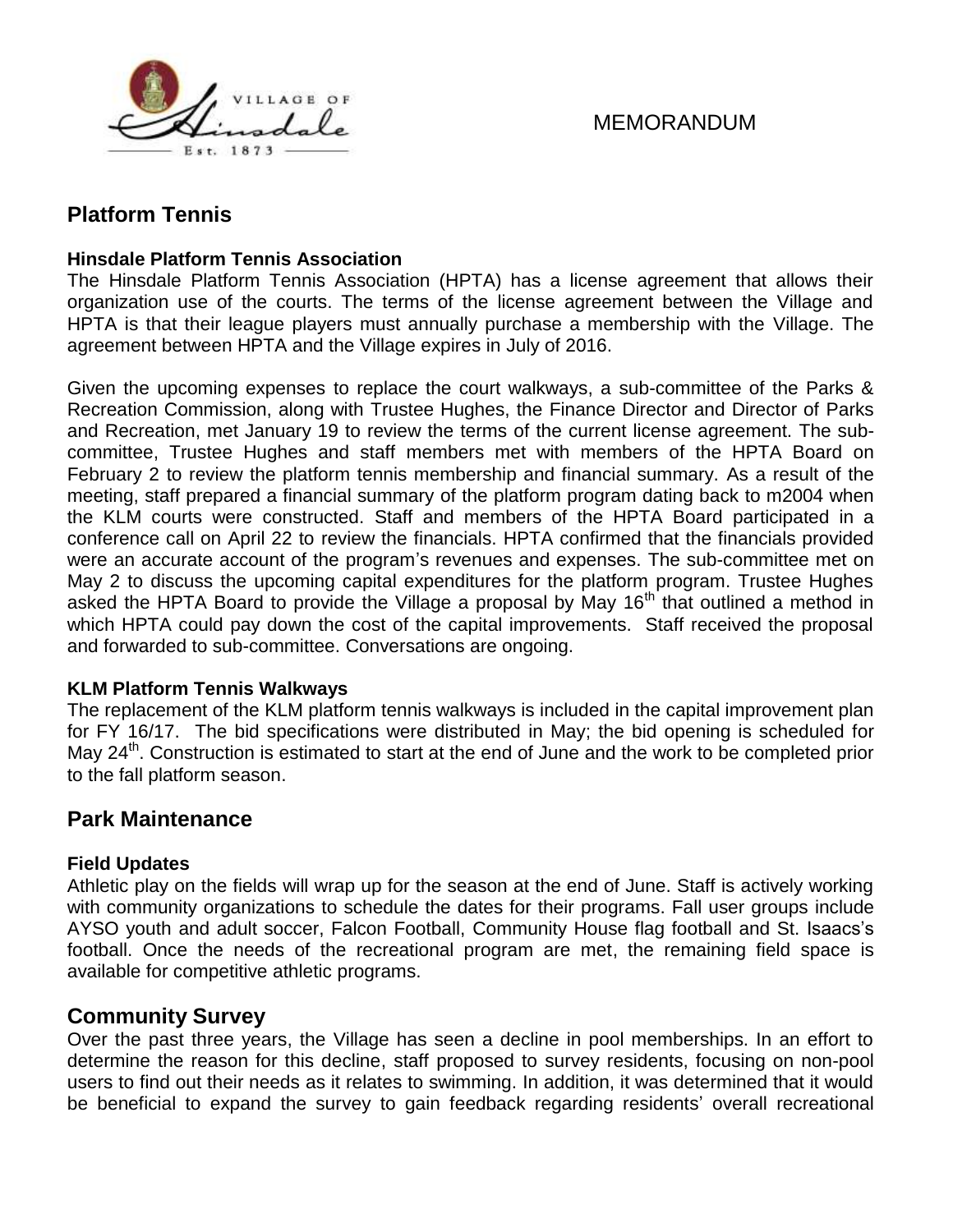

needs. The data collected through a survey will be used to help refine current service offerings and determine long range plans for the Community Pool.

The Village worked with Eastern Illinois University (EIU) to administer the survey. Surveys were mailed to 6,400 households in the Village and the online link was publicized through emails, social media and through local news media. The draft report summarizing the data collected was provided to the Village in February. There was a 17% (998) response rate to the survey which was a very good response as the target was 5%. Staff evaluated the draft report and determined that families with younger children were under represented. Given that one goal was to use the findings to help with future planning, the survey was reopened for a period of two weeks and closed on April 24.

Only thirteen new surveys were completed. The overall survey results didn't change given there were only thirteen respondents. The surveyor was able to run a cross section of Community Pool section of the survey using cross-tabulations. This will provide more insight into the views of the residents based on their family status (i.e., Middle School or Younger Children in Household vs. No Middle School or Younger Children in Household). Once the Village Manager reviews the survey results, it will be shared with the Commission.

# **Community Pool**

Pool passes went on sale on March 1; early bird rates ended April 29. Email reminders were sent to past pass holders. Season pass holders can upgrade to a "Super" pass to utilize the Clarendon Hills Park District pool. There is a limit of 100 Super passes available, which are only available to residents. There is significant demand above the 100 members. However, since 2013, Clarendon Hills Park District has reduced the passes available from 250 to 100 passes. Clarendon Hills Park District reduced the number of passes available to Hinsdale due to an increase in their season pass sales and utilization by their members.

The table below summarizes pass sales through May 19. Revenue for the same period of the prior year decreased 7% (\$7,800). Resident family pass sales for the same period of the prior year decreased 11% (\$7,550). Neighborly pass revenue increased 15% (\$2,630) over the prior year.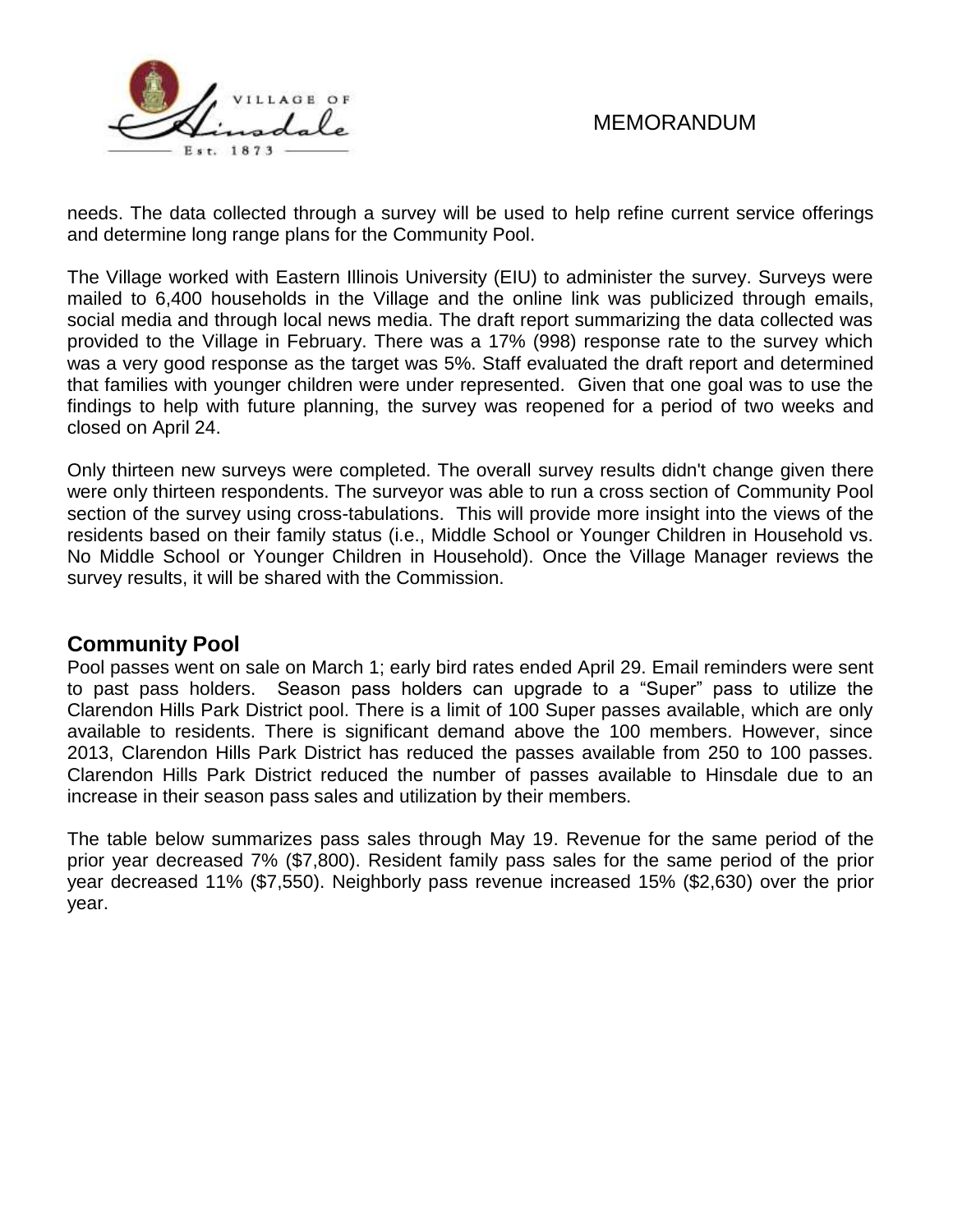

| As of May 20, 2016            | 2015 Pass Revenue |                 |          |           |               | 2016 Pass Revenue |                 |                 |          |                                      |                                     |  |
|-------------------------------|-------------------|-----------------|----------|-----------|---------------|-------------------|-----------------|-----------------|----------|--------------------------------------|-------------------------------------|--|
| Resident                      | New<br>Passes     | Renew<br>Passes | Total    | Revenue   | New<br>Passes |                   | Renew<br>Passes | Total           | Revenue  | ℁<br>Change<br>Over<br>Prior<br>Year | Change<br>Over the<br>prior<br>year |  |
| Resident                      |                   |                 |          |           |               |                   |                 |                 |          |                                      |                                     |  |
| Nanny                         | 24                | 40              | 64       | \$3,720   |               | 20 <sup>1</sup>   | 32              | 52              | \$3,135  | $-16%$                               | -\$585                              |  |
| Family Primary                | 58                | 175             | 233      | \$66.405  |               | 46                | 158             | 204             | \$58,855 | $-11%$                               | $-57.550$                           |  |
| Family Secondary              | 182               | 592             | 774      | \$0       |               | 144               | 523             | 667             | \$0      |                                      | \$0                                 |  |
| Individual                    | 2                 | 10              | 12       | \$1,815   |               | 6                 | 11              | 17              | \$2.475  | 36%                                  | \$660                               |  |
| Senior Pass                   | $\overline{2}$    | 12              | 14       | \$1.120   |               | 61                | 12              | 18              | S1,440   | 29%                                  | \$320                               |  |
| Family Super                  | 31                | 25              | 28       | \$9,380   |               | $\overline{0}$    | $\overline{22}$ | $\overline{22}$ | \$7,705  | $-18%$                               | $-$1,675$                           |  |
| Family Super Secondary        | $\overline{3}$    | 31              | 34       | \$1.530   |               | $\overline{0}$    | 23              | 23              | \$1.080  | $-29%$                               | $-$ \$450                           |  |
| Family Super Third            | 4                 | 22              | 26       | \$1,170   |               | Ö                 | 21              | $\overline{21}$ | \$990    | $-15%$                               | $-5180$                             |  |
| Family Super 4+               | 8                 | 24              | 32       | \$465     |               | 31                | 29              | 32              | \$495    | 6%                                   | \$30                                |  |
| Individual Super Pass         | 0                 | 1               |          | \$0       |               | $\overline{0}$    | $\Omega$        | 0               | \$0      |                                      | \$0                                 |  |
| Senior Super Pass             | 1                 | 5               | 6        | \$480     |               | 0                 | o               | 0               | \$0      |                                      | $-5480$                             |  |
| <b>Resident Total</b>         | 287               | 937             | 1224     | \$85,605  |               | 225               | 831             | 1056            | \$76.175 | $-11%$                               | $-59.430$                           |  |
| Neighborly                    |                   |                 |          |           |               |                   |                 |                 |          |                                      |                                     |  |
| Neighbor Family               | 39                | $\overline{9}$  | 48       | \$17,180  |               | 23                | 32              | 51              | \$19,810 | 15%                                  | \$2.630                             |  |
| Neighborly Individual         | $\Omega$          | $\overline{0}$  | $\bf{0}$ | \$0       |               | $\overline{0}$    | 0               | $\Omega$        | \$0      | $0\%$                                | \$0                                 |  |
| Neighbor Addt1                | 140               | 26              | 166      | \$0       |               | 78                | 120             | 198             | \$0      | $0\%$                                | $\overline{\$0}$                    |  |
| Neighborly Total              | 179               | 35              | 214      | \$17,180  |               | 101               | 152             | 249             | \$19,810 | 15%                                  | \$2,630                             |  |
| Non-Resident                  |                   |                 |          |           |               |                   |                 |                 |          |                                      |                                     |  |
| Non Resident Family           | 1                 | $\overline{0}$  |          | \$540     |               | $\overline{0}$    | $\Omega$        | 0               |          | $0\%$                                | $-$ \$540                           |  |
| Non Resident Family Secondary | 31                | $\overline{0}$  | 3        | \$0       |               | $\overline{0}$    | 0               | 0               |          | 0%                                   | \$0                                 |  |
| Non Resident Individual       | 0                 | 1               |          | \$285     |               | $\vert$           |                 | $\overline{2}$  | \$500    | 240%                                 | \$215                               |  |
| Non Resident Senior           | 0                 | $\overline{5}$  | 5        | \$775     |               | 0                 | 2               | 2               | \$310    | $-60%$                               | $-$465$                             |  |
| Non Resident Nanny            | 3                 | ōĪ              | 3        | \$270     |               | 31                | 3               | $\overline{6}$  | \$540    | 100%                                 | \$270                               |  |
| Non-resident Total            | 7                 | 6               | 13       | \$1,870   |               | 41                | 6               | 10              | \$1,350  | $-28%$                               | $-$520$                             |  |
| 10-Visit                      | 25                | 1               | 26       | \$1,980   |               | 22                | 0               | 22              | \$1,500  | $-24%$                               | $-$480$                             |  |
| <b>TO TAL</b>                 |                   |                 | 1477     | \$106,635 |               |                   |                 | 1337            | \$98,835 | $-7%$                                | $-57,800$                           |  |

#### **Marketing**

Staff continues to market pool passes to residents and non-residents. A sticker will be placed on the cover of the May 26 edition of the Hinsdalean which advertises memberships for the pool. Staff has scheduled a free open house for June 5 from 3:00-6:00 pm at the pool to showcase the facility to prospective members. The event details have been distributed through local papers and press releases. The Village Manager has authorized staff to implement a "referral" program. Current pool members who refer new pass members will receive guest passes to be used this summer and be enrolled in a drawing for free 2017 pass. The program will be rolled out opening weekend.

#### **Maintenance**

Staff has been working with the Water Department personnel to ready the facility for the upcoming season. Opening day of the 2016 pool season is Saturday, May 28.

#### **Pool Painting**